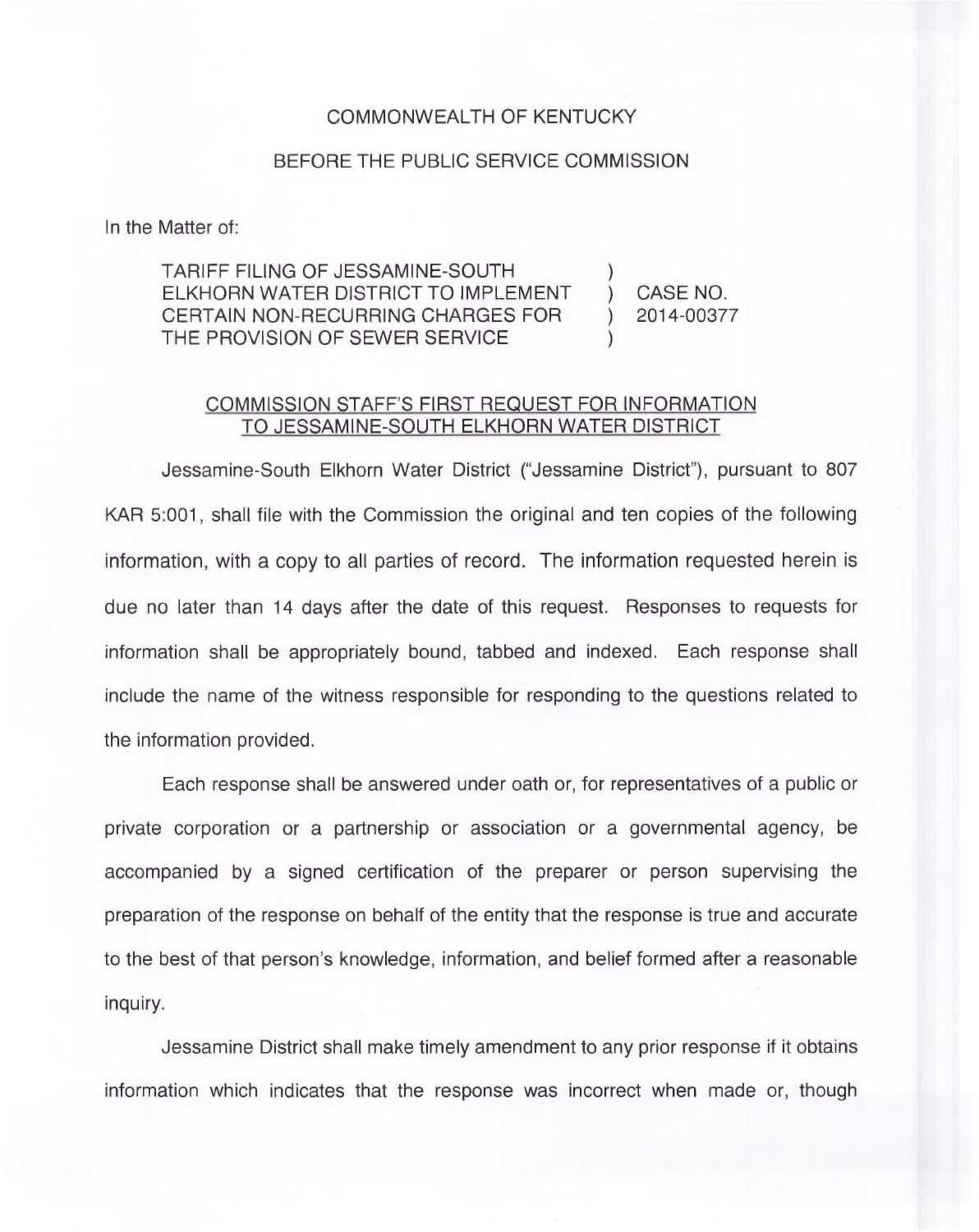correct when made, is now incorrect in any material respect. For any request to which Jessamine District fails or refuses to furnish all or part of the requested information, Jessamine District shall provide a written explanation of the specific grounds for its failure to completely and precisely respond.

Careful attention should be given to copied material to ensure its legibility. When the requested information has been previously provided in this proceeding in the requested format, reference may be made to the specific location of that information in responding to this request. A party filing a paper containing personal information shall, in accordance with 807 KAR 5:001, Section 4(10), encrypt or redact the paper so that personal information cannot be read.

Provide the minutes of each meeting of Jessamine District's Board of  $1.$ Commissioners since February 2014 in which the proposed rate revision was discussed.

2. Provide the resolution of Jessamine District's Board of Commissioners in which the proposed rate revision was approved or, if no resolution was separately prepared, reference the minutes, provided in response to Item one, of the meeting of Jessamine District's Board of Commissioners in which the proposed rates were approved.

3. List for the calendar year 2014 the total number of Jessamine District's new sewer connections.

4. For each sewer connection performed for the calendar year 2014, identify the type of building and the amount the customer was charged for the connection.

5. Refer to the application, Nonrecurring Charge Cost Justification form, Section 2. Clerical and Office Expense, B. Labor. The hourly rate listed is \$38.15.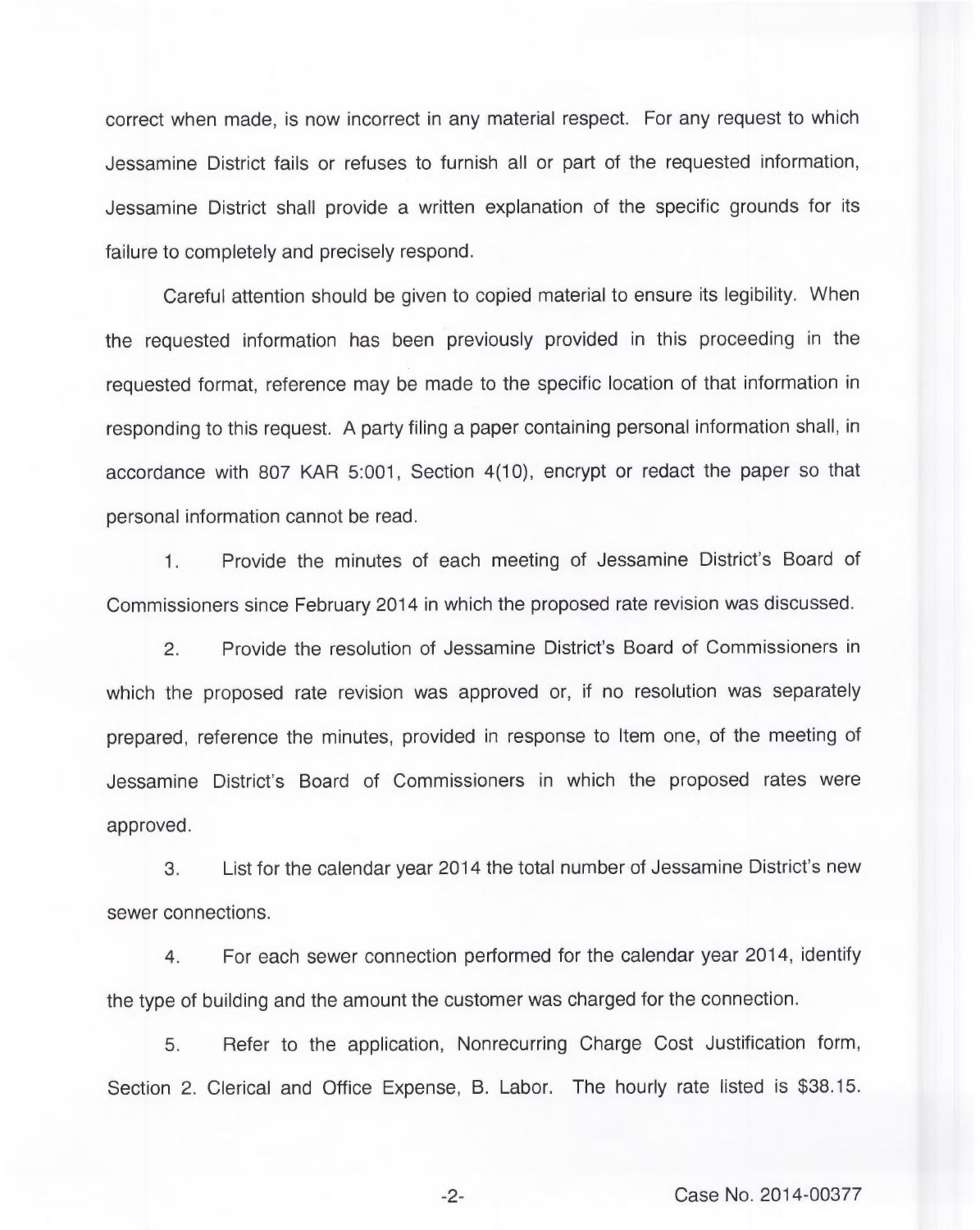Jessamine District's response in Case No. 2013-00470 to Commission Staff's Second Request for Information ("Staff's Second Request"), Item  $1.b.,<sup>1</sup>$  indicates that the gross salary with which the \$38.15 (annual salary of \$60,134 increased to \$62,539) per hour rate was calculated has been revised.

a. Please provide revised detailed hourly labor rate calculations as included in the original response.

b. Does Jessamine District intend to amend the proposed charges in the application for the revised labor rate?

6. Refer to Jessamine District's response in Case No. 2013-00470 to Staff's Second Request, Item 6. a.<sup>2</sup>

Identify, by each water-service provider, the number of requests by  $a<sub>1</sub>$ Jessamine District to turn off water service for 2014.

b. Provide the names of the utilities that provide water service to Jessamine District's sewer customers and the percentage of customers served by each water utility.

c. Do the utilities listed in response to 6.b. charge a fee for termination of water service? If so, how much?

7. Provide a diagram of a typical sewer tap depicting the sewer main and the lateral tap. The diagram should clearly show the trench, trench cross-section with dimensions, the lateral pipe including its estimated length, and a list of all materials.

<sup>&</sup>lt;sup>1</sup> Case No. 2013-00470, Proposed Revisions to Jessamine-South Elkhorn Water District's Rules Regarding the Provision of Sewer Service, filed Apr. 29, 2014.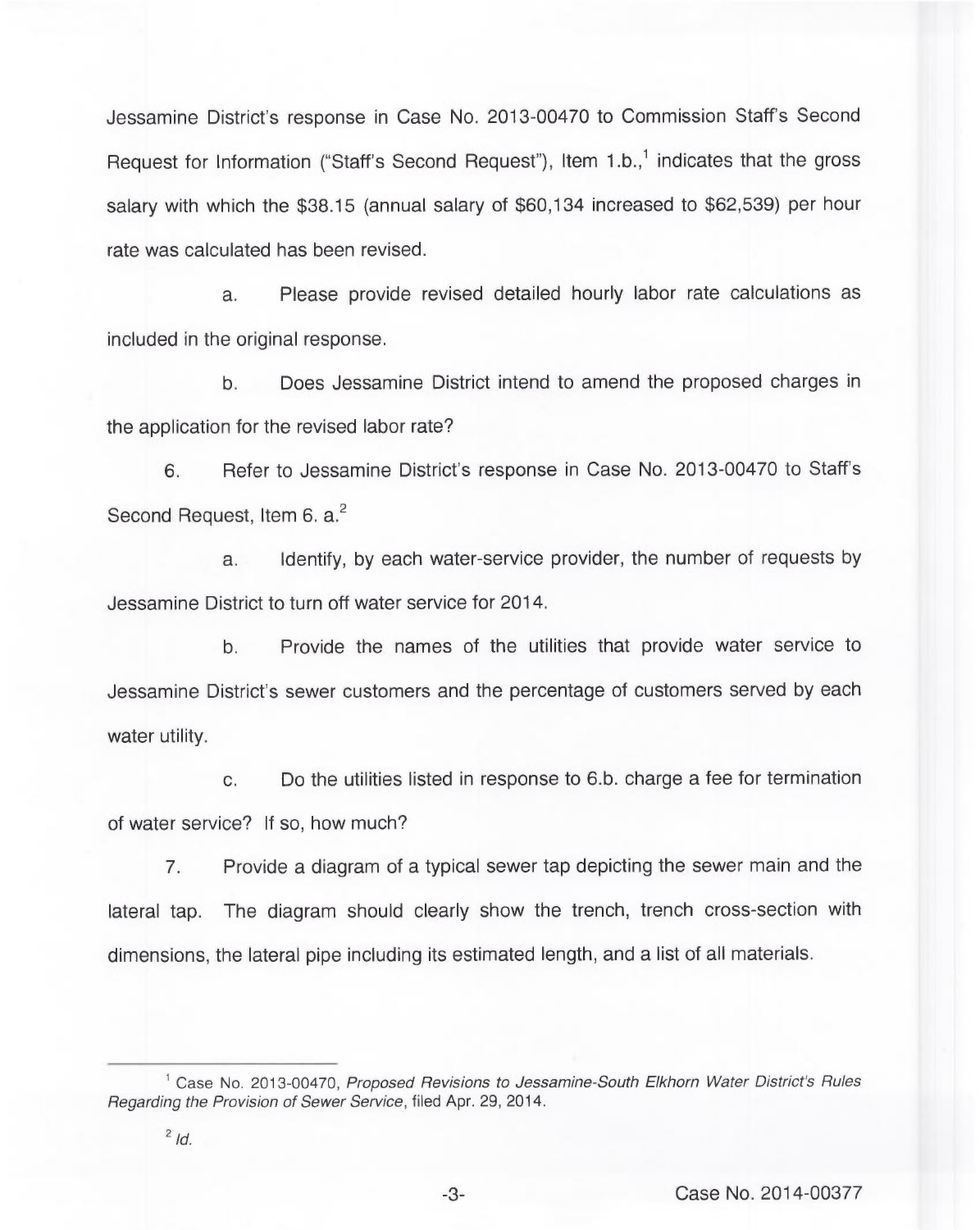8. Refer to Jessamine District's response in Case No. 2013-00470 to Staff's Second Request, Item  $10.b.^3$  List separately the following information for each of the proposed non-recurring charges from the date that the charge was first made to the present:

- a. The number of occurrences per year the charge was made.
- b. The amount charged for each occurrence.
- c. The total amount charged per year.

Jeff-Derouen Exequtive/Director l**i**c Service Commissic P.O. Box 615 Frankfort, KY 40602

DATED **JAN 2 1 2015** 

cc: Parties of Record